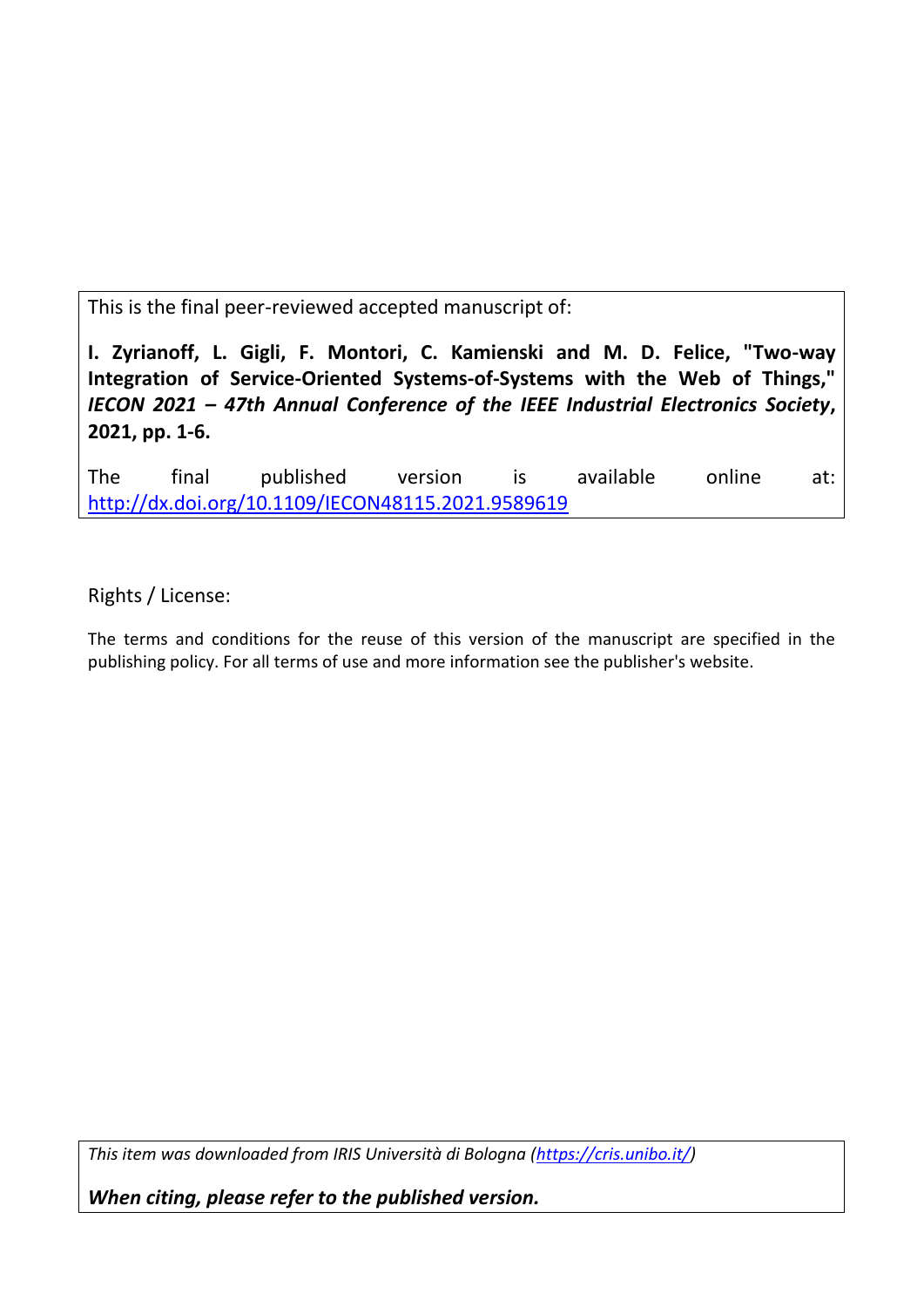# Two-way Integration of Service-Oriented Systems-of-Systems with the Web of Things

Ivan Zyrianoff\*, Lorenzo Gigli\*, Federico Montori\*<sup>†</sup>, Carlos Kamienski<sup>‡</sup>, Marco Di Felice\*<sup>†</sup>,

<sup>∗</sup> Department of Computer Science and Engineering, University of Bologna, Italy

† Advanced Research Center on Electronic Systems "Ercole De Castro", University of Bologna, Italy

<sup>‡</sup> CMCC, Federal University of the ABC, Santo André, Brazil

Emails: {ivandimitry.ribeiro, lorenzo.gigli, federico.montori2, marco.difelice3}@unibo.it, cak@ufabc.edu.br

*Abstract*—The Internet of Things (IoT) is nowadays affected by significant interoperability issues. One of the most popular countermeasures is the Web of Things (WoT), proposed recently in a consistent standardization effort. On the other hand, several IoT-oriented frameworks are already established in industrial scenarios and provide SOA-like features such as discovery and orchestration. In this paper, we study how to bridge these two worlds by proposing a tool that enables a two-way translation between a WoT ecosystem and a System-of-Systems composed of well-described Web services. We evaluate the efficiency and scalability of our solution over the Eclipse Arrowhead framework through a series of experiments that assess the scalability of our solution under realistic workloads.

*Index Terms*—IoT, WoT, SOA, Arrowhead framework, Interoperability, Performance Evaluation

## I. INTRODUCTION

The rapid growth of the Internet of Things (IoT) in the last few years is generating new and increasing demands over systems architectures, platforms, and smart applications [1]. Consequently, a vast number of novel technologies, applications, and devices emerged, creating an unprecedented fragmented and heterogeneous scenario [2]. The lack of interoperability in IoT is a well-known issue, and studies show that it is one of the main factors hindering the large-scale adoption of IoTbased systems [3].

The Web of Things (WoT) standard proposed by the W3C consortium is a promising solution to tackle the heterogeneity in the IoT and has attracted the attention of both academia and market [4]. The W3C WoT enables easy integration across IoT platforms and application domains through a descriptive approach, i.e., it aims at defining a uniform representation of the capabilities of a Thing rather than prescribing the way to implement it.

At the same time, in the context of Industry 4.0, the Eclipse Arrowhead project [5], based on Service-Oriented Architecture (SOA) concepts, has gained significant momentum. It aims to enable all of its users to work in a common and unified approach that interconnects several IoT-based local clouds, leading to high interoperability levels. Any RESTful API service can be easily added to the Arrowhead ecosystem and be part of the global Arrowhead cloud of Systems of Systems  $(SoS).$ 

It is worth highlighting that the presence of multiple solutions for IoT interoperability in the market may further exacerbate the fragmentation issue since it may lead to separate data islands and vertical silos. On the other hand, several Web services and platforms do not comply with any specific standard. In fact, modifying each relevant IoT-based service to follow a given standard – such as the  $WoT - is a herculean$ task. Based on these considerations, we propose a method to seamlessly bridge Arrowhead-compliant services to a WoT ecosystem and vice-versa, opening a world of possibilities to new WoT-based services and interactions.

More in detail, the main contributions of this paper are:

- We propose and implement a middleware, namely, WoT-Arrowhead Enabler (WAE), capable of discovering and converting Arrowhead services into Web Things and viceversa. Thus, seamlessly connecting both ecosystems.
- We propose a way to convert special services structured via OpenAPI Specification (OAS) into WoT Thing Descriptions and deploy those as fully functional Web Things.
- We validate the proposed solution through a series of performance analysis experiments that enlighten the scalability of the application when tested in a close-to-real environment under high workloads.

In the remainder of this paper, Section II presents the background and the related work. The architectural design of the proposed solution composes Section III. Section IV goes in-depth in the interactions of the WoT, the Arrowhead framework, and the WAE. The implementation details are in Section V, followed by the performance analysis of the tool in Section VI. Finally, Section VII concludes and proposes relevant future works.

## II. BACKGROUND AND RELATED WORK

#### *A. Eclipse Arrowhead*

Over the last years, the industrial context witnessed a steady shift from legacy monolithic systems to decoupled and serviceoriented environments. Single systems are seen as atomic units of operation and interact seamlessly without a prefixed setting. This trend is one of the bases upon which Industry 4.0 has settled. The Eclipse Arrowhead Framework [5] is one of the most successful implementations of such a paradigm, bringing together loose coupling, late binding, and discovery capabilities. More in detail, Eclipse Arrowhead is built on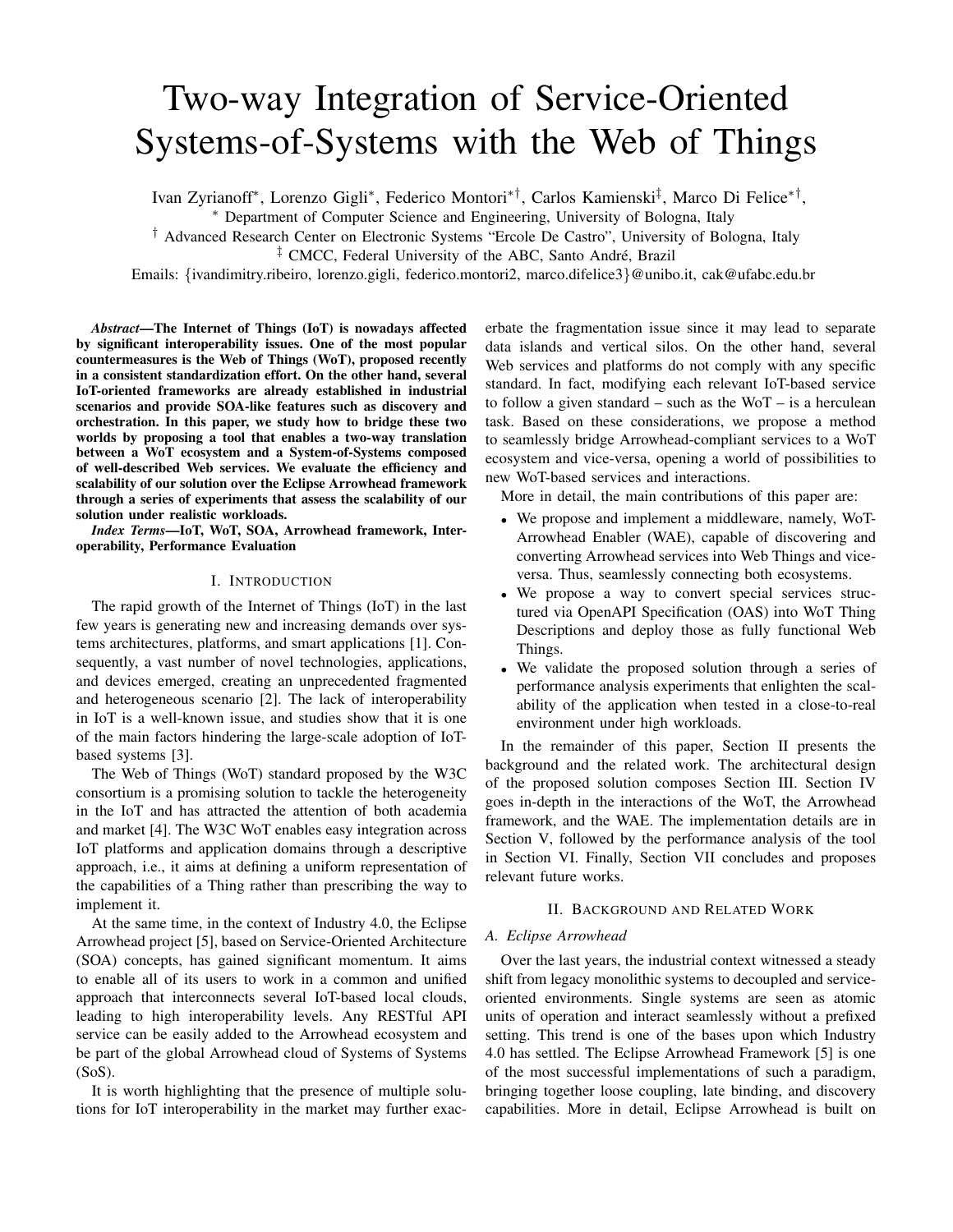top of the concept of "Local Clouds", which are serviceoriented architectures of Systems-of-Systems (SoS) managed by a set of Core Services [5]. Thereby, other systems are service providers or service consumers and refer to the Core Services as a central authority. Among the most critical Core Services, we mention the Service Registry, the Authorization, and the Orchestration modules.

In this paper, we deal primarily with the Service Registry (SR), that stores the services offered by each service provider in the local cloud as service records. Each service record contains the essential details for interacting with such service (*i.e.*, the endpoint and the service name) as well as additional details in case the service is annotated via a well-known standard (*e.g.*, OpenAPI or WSDL). Each service provider all its offered services independently all its offered services in the SR via its API, so that service consumers can subsequently fetch the necessary reference to the services of interest.

# *B. Web of Things*

The recent W3C WoT architecture [4] extends already established Web Technologies to counter the inherently fragmented landscape of IoT. This approach enables interoperability through cross-domain applications and IoT Platforms. The core of the WoT architecture is the Web Thing (WT), defined as "*physical or a virtual entity whose metadata and interfaces are described by a Thing Description (TD)*" [4]. The TD comprises metadata descriptions of the WT building blocks in a human- and machine-readable JSON-LD document. Figure 1 depicts the main WT architecture components encompassed by the TD:

*Behavior*: represents the overall application logic – *e.g.* the code of the handlers for the WT affordances.

*Interaction Affordances*: provide an abstract model of the WT interface in terms of properties (*i.e.*, the state variables of the WT), actions (*i.e.*, commands that can be invoked on the WT), and events (*i.e.*, notifications sent by the WT).

*Data Schemas*: describe the information model and payload structure exchanged between WTs and consumers during interactions.

*Security Configurations*: define the control access mechanisms to the affordances and manage the security metadata.

*Protocol Bindings*: map the Affordances to the network strategies (*e.g.*, the protocols) to communicate with the WT.

A run-time software named *Servient* implements the software object described by the TD. The Servient allows to host and *expose* a WT (*i.e.*, to make the TD available over a network) and to interact with a remote WT by *consuming* the TD and accessing the WT affordances. It also binds multiple protocols and data models to enable interactions with different platforms.

## *C. Related Work*

IoT heterogeneity is a significant issue that prevents the emergence of large-scale IoT-based systems [6]. Consequently, the research community put efforts into bringing interoperability to the many facets of IoT. One of these attempts is the



Fig. 1. W3C Web Thing architecture proposed in [4].

BIG IoT API [7] that enables interactions between different proprietary IoT platforms utilizing a novel approach for selfdescription and semantic annotation to adapt arbitrary IoT platforms.

The Arrowhead framework has been attracting academic attention for enabling IoT interoperability in between almost any IoT elements. Campos et al. [8] propose and implement the integration of IoT devices with the Arrowhead framework in the domain of industrial maintenance engineering. Campos-Rebelo et al. [9] propose a transparent protocol translator – *i.e.* a protocol proxy – for the Industrial IoT utilizing the Arrowhead framework to provide the operating environment for the translator. A similar approach was adopted by Moutinho et al. [10], who contribute to support the semantic compatibility verification and the generation of translators for XML messages, focusing on IoT message schemes.

Sciullo et al. [11] first introduced WAE and utilized it to perform the discovery and registration of WTs in Arrowhead SR. Our work represented substantial progress, enabling the dual integration of WoT and Arrowhead ecosystem, and made significant evolution on the architecture and interactions initially proposed. Additionally, WAE was re-implemented entirely.

## III. ARCHITECTURAL DESIGN

Although WoT is a potential solution to enable interoperability in IoT-based systems, not all systems can communicate directly with WTs, due to the strict WoT interfaces defined by the W3C [4]. Further, applications may not know the location of those WTs, unless implementing a discovery service. The Arrowhead SR solves both problems. It can expose the location and interface – as a REST API – of WTs. Thus, our application first automatically registers WTs as Arrowhead services; a detailed explanation of those interactions can be found at [11]. On the other hand, the Arrowhead ecosystem encompasses different services for several purposes and application domains. Hence, it will be a significant advantage for WoTbased applications to interact with those services. This feature enables seamless integration of both ecosystems, *i.e.*, from WoT to Arrowhead and vice-versa, to reduce the fragmentation issue among interoperability solutions previously mentioned.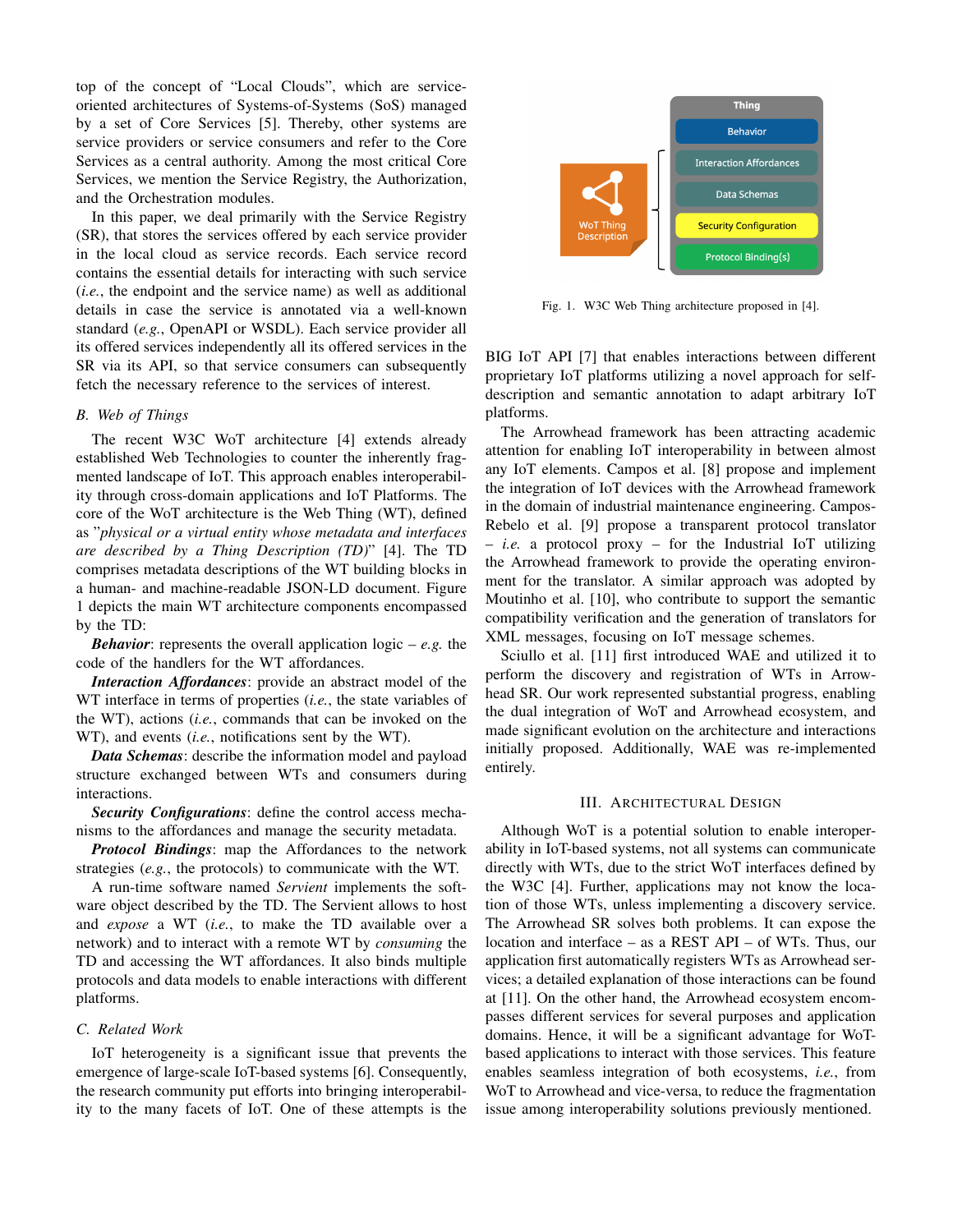Therefore, we propose the WAE, an application that spawns a WT proxy for each Arrowhead service. In this manner, WoT applications can interact with a variety of applications that do not follow the W3C standard architecture and interfaces [4]. In a typical Arrowhead implementation, there are numerous services registered onto the SR. Our proposal does not aim to convert all services to individual WTs since it would generate unnecessary computational resource usage. Instead, WAE monitors an array of services using a specific identifier. Whenever a new service is registered with the monitored identifier, our solution automatically detects it and attempts to convert it into a new WT. The instantiation of a WT into a service proxy requires mapping the service REST API into a TD, i.e., mapping REST endpoints to WoT affordances. We utilize the OAS of each service, when available, to convert that API documentation into a TD. The OAS defines a standard, language-agnostic description interface to RESTful APIs (the standard is also used in Swagger<sup>1</sup>). Any other API specification can be used for this purpose. We opted for OAS since it is widely adopted in commercial and academic applications. Clearly, the approach can be extended to other methods, provided that appropriate translators are developed.

Converting a REST API in a WoT TD is challenging since there is no exact match between HTTP methods and WoT affordances. However, we can identify some similarities between HTTP methods and WoT affordances: the *WoT property* and the *HTTP GET method* both aim to retrieve data from a specified resource; additionally, the *WoT action* and the *HTTP POST request* both submit data to a specified resource.

On top of these premises, our application reads the specification of a REST API and converts the GET endpoints into WoT *read-only* properties and POST endpoints into actions, thus, creating a minimal TD that can be used to instantiate a WT. Unfortunately, not all operations can be easily translated into TD since there are some mismatches between generic REST interfaces and the W3C WoT interface [4], such as:

- RESTful APIs support different parameters, as: path parameters (/users/{id}), query parameters (/users? role=admin), header parameters (X-MyHeader: Value) and cookie parameters. WoT interfaces do not support any of those parameters; consequently, endpoints that require them cannot be translated into a TD.
- The hierarchical tree structure of paths in a REST API does not have an equivalent in WoT. Hence, all endpoints are mapped as a plain affordance – *e.g.* a GET endpoint as /sensor/moisture/depth3 is translated to sensor--moisture--depth WoT property;
- PUT and DELETE endpoints do not have a direct correspondence to WoT affordances, therefore, such endpoints are not translated into a TD.

The translated TD is instantiated as a WT that acts as a proxy of the real service. When a property is queried or an action is evoked, the WT makes the correspondent request to the service. Then, it forwards the reply in a WoT-

<sup>1</sup>https://swagger.io/specification/

understandable way. The communication only involves the instantiated WT and the proxied service. Consequently, the interactions of the instantiated WTs are entirely decoupled from the WAE – they are managed as regular WTs –thereby, WAE is not a potential communication bottleneck or a singlepoint-of-failure for the system.

All WTs created by WAE are automatically registered in a Thing Directory (*e.g.*, MODRON [12]), ensuring that the WTs can be discovered and managed within the WoT ecosystem. Moreover, MODRON allows users to search, list, and query the instantiated WTs in a friendly Web dashboard.

## IV. SERVICE INTERACTION

This section details the interactions between the software modules from an architectural standpoint to enable the twosided integration: (*i*) the automatic discovery of new WT and their registration in Arrowhead SR, and (*ii*) the automatic discovery and conversion of Arrowhead services into WTs.

# *A. WT Discovery and Registration in Arrowhead*

Figure 2 depicts the service interactions performed by the WAE to discover new WTs and register them in the Arrowhead SR. The WAE application periodically queries the Thing Directory, monitoring if a new WT was created. Figure 2 illustrates this 3-step process:

- 1) The WAE retrieves the list of all current WTs in the Thing Directory;
- 2) The WAE checks if each WT is registered and up-to-date in the Arrowhead SR. Hence, the WAE issues a GET request in the Arrowhead SR API with the metadata information for each WT. An empty reply means that the WT is not registered. Further, the WAE compares the TD of the WT with the one register in the Arrowhead. If any difference is detected, there is the need to update the WT in the Arrowhead.
- 3) The WAE registers or updates the WTs identified in the previous step.

# *B. Discovery and Conversion of Arrowhead Services into Web Things*

Figure 3 depicts the service interactions performed by the WAE to filter and convert Arrowhead services into WTs. To this aim, the WAE periodically queries the Arrowhead SR and checks if a new service was created matching the service names it is currently monitoring. If so, the WAE instantiates a WT that acts as a proxy of that service. The detailed steps illustrated in Figure 3 are:

- 1) The user specifies one or more service names in a JSON format via the WAE API. Then, the WAE starts monitoring all services with such names.
- 2) The WAE obtains all services in Arrowhead SR and filters those that match the service names currently being monitored. Next, it checks if the filtered services have not been already deployed as WTs.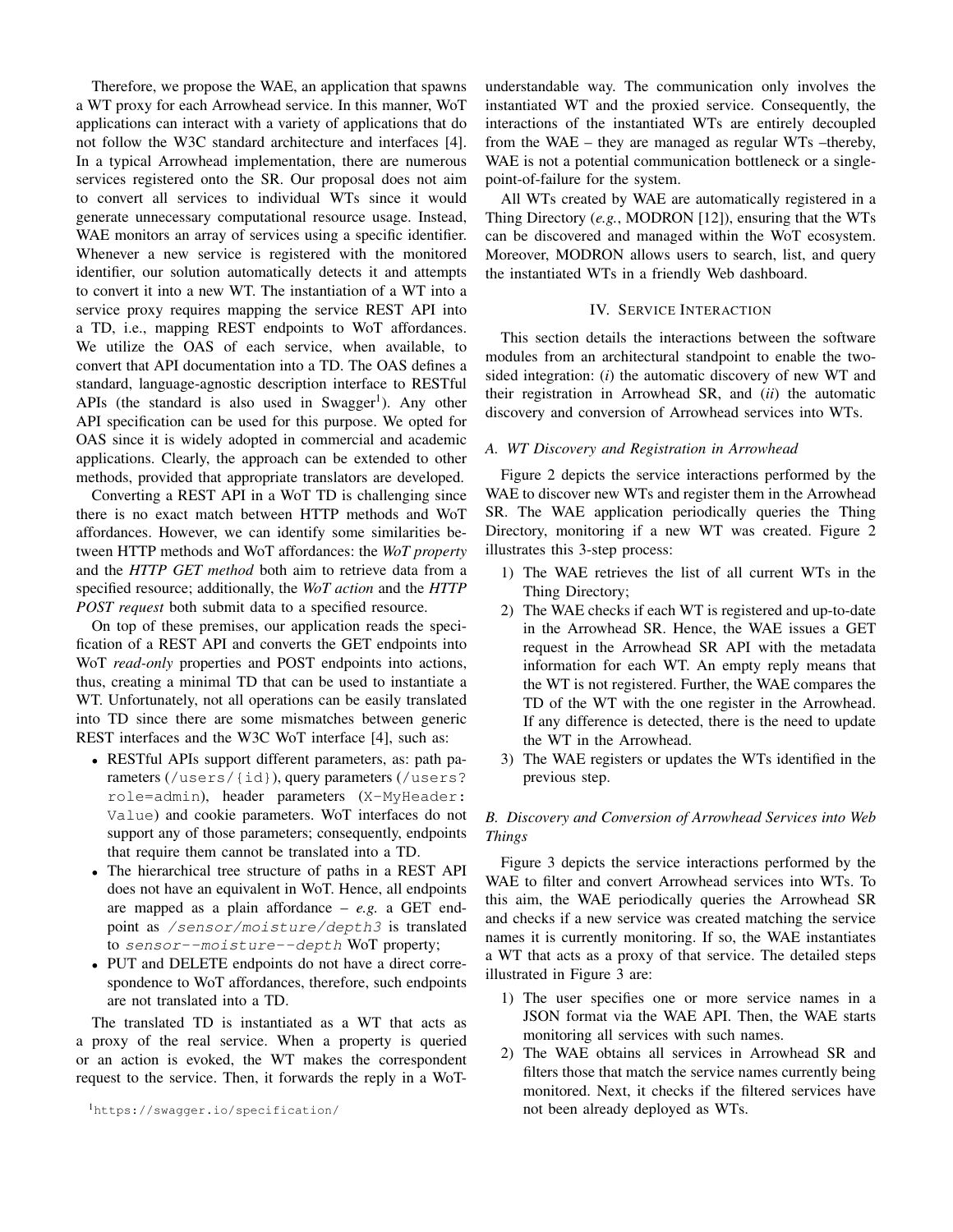| TABLE I                            |  |  |
|------------------------------------|--|--|
| <b>WAE'S RESTFUL API ENDPOINTS</b> |  |  |

| <b>Name</b>    | Method      | <b>Description</b>                                                                                             |
|----------------|-------------|----------------------------------------------------------------------------------------------------------------|
| arrowhead/     | <b>GET</b>  | returns metadata regarding the Arrowhead polling for the conversion of Arrowhead services to WTs               |
|                | <b>POST</b> | adds a new serviceName to be monitored and translated as a Web Thing                                           |
| /wotRepository | <b>GET</b>  | returns metadata regarding the Thing Repository polling for the discovery and registration of WTs to Arrowhead |
| /management    | <b>GET</b>  | returns the metadata in both /arrowhead and /wotRepository endpoints in a single object                        |
| /health        | <b>GET</b>  | returns the status of the service and the current uptime                                                       |
| /api-docs      | <b>GET</b>  | Swagger GUI interface of OAS specification                                                                     |
| /openapi       | <b>GET</b>  | returns WAE OAS specification in JSON                                                                          |



Fig. 2. Discovery and registration of WoT in the Arrowhead SR

- 3) If the WAE identifies one or more applications deployed as WT, it gets the application OAS specification and converts it to a TD, applying the translation rules previously mentioned in Section III.
- 4) The WAE instantiates a WT that acts as a proxy of the real service with the converted TD.
- 5) The WAE registers the new WT in the Thing Directory.

## V. IMPLEMENTATION

WAE is an open-source application (available at [13]) developed in JavaScript using the NodeJS v10 engine, entirely re-implemented from its previous design [11]. The *node-wot*<sup>2</sup> framework – the official W3C framework for the WoT – supports the creation of TDs and WTs. Our implementation follows best design practices and state-of-art technology:

• *Modular*: the ecosystem of WoT and Arrowhead is composed of a multitude of different services independently interacting with each other, often, applications that composed those system need to be loosely coupled. Therefore, the WAE is also available as a lightweight virtualized



Fig. 3. Conversion of Arrowhead services into Web Things.

Docker<sup>3</sup> container, operating without knowledge of the definitions of other components .

- *Customizable:* the user can choose, through a configuration file, the WAE operation modes, either the standard W3C Thing Repository or MODRON [12]. Also, the user can configure polling intervals and chose if the WAE converts WT to Arrowhead services, convert Arrowhead services to WT, or both.
- Well Documented: the application follows the directives of clean code [14]. The git repository provides information about the installation and use, the commits follow the conventions defined by the Google Angular developer team<sup>4</sup>, and the WAE has a Swagger graphical interface intuitively exposing its OpenAPI documentation.
- *Traceable Errors*: the WAE offers informative log messages using *pino*<sup>5</sup>, with configurable log levels.
- *Easy to Manage*: the application provides various management information through its API, such as the last time it polled data from Arrowhead SR and the Thing Directory, the number of converted WT to Arrowhead

<sup>3</sup>docker.com

<sup>4</sup>gist.github.com/brianclements/841ea7bffdb01346392c

<sup>5</sup>https://github.com/pinojs/pino

<sup>2</sup>github.com/eclipse/thingweb.node-wot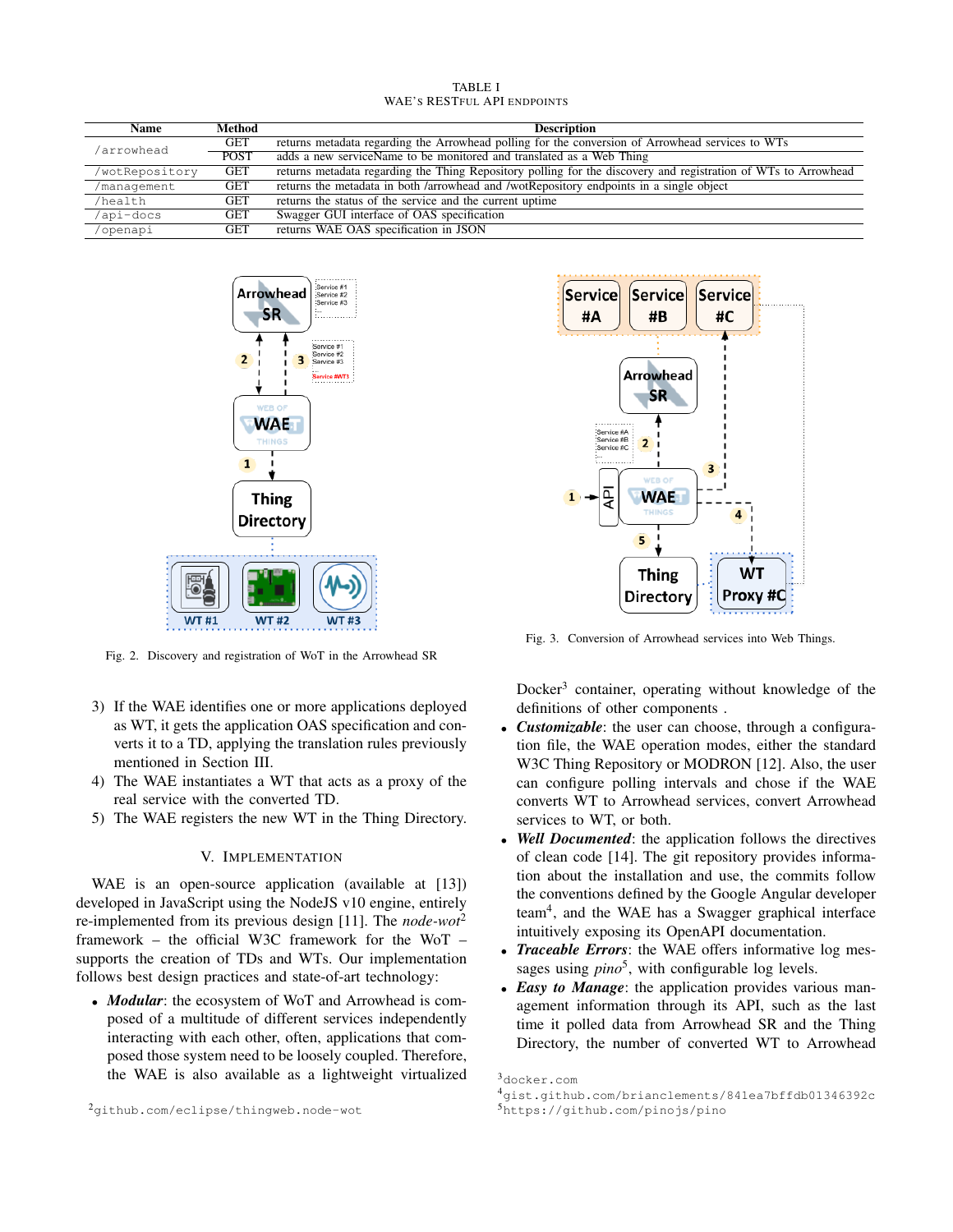services, and vice-versa. Also, it exposes a /health endpoint, commonly used by third-party management tools.

Table I presents a complete list of WAE API endpoints and their descriptions.

# VI. PERFORMANCE ANALYSIS

We conducted a performance analysis study with a twofold scope: (*i*) to validate WAE conversion of Arrowhead Services to WTs; (*ii*) to investigate the application's scalability in scenarios in which thousands of services need to be translated and instantiated.

For supporting the experiments, we developed a tool that generates REST APIs, detailed in Subsection VI-A. Also, we modeled and designed the experiments that are presented in Subsection VI-B. Finally, the results are included in Subsection VI-C.

# *A. Data Analysis: REST API Statistical Inference and OAS Generation*

To run and control the experiments, we developed the OpenAPIGenerator [15], an open-source application for generating a configurable number of random OAS and exposing them in predetermined URIs. The OpenAPIGenerator also registers each generated OAS in the Arrowhead SR as a service.

A synthetic OAS needs to have size and complexity mimicking a real-world set of service APIs to approximate the experiments to a real scenario. Hence, we made statistical inferences in the public directory of REST API definitions available at APIs.guru<sup>6</sup> in OAS format. The APIs.guru directory filters out private and non-reliable APIs, thus consists of public, persistent, and helpful APIs – *i.e.*, that provide useful functions, not only for its owner. The dataset is composed of 2,283 different APIs, resulting in 52,203 endpoints and 77,171 methods.

Figure 4 depicts the occurrence percentage of each operation, *i.e.*, HTTP method, in the directory. We filter operations that are not IANA-valid HTTP methods  $[16]$  – specific to a particular domain or company – and methods that represent less than 0.5% of the total. The WAE translatable operations – GET and POST – correspond to 77.25% of the total. The histograms in Figure 5 depict the probability distributions of API Endpoints and GET and POST methods. Both distributions are similar and follow a long tail behavior. The  $x$ -axis in both histograms was limited to 100 to improve the graph visualization, encompassing 96.2% of the API Endpoints data and 95.6% of the GET and POST method data. From the WAE point of view, the OAS processing workload is tied to the number of GET and POST methods in the specification since those are translatable to WoT affordances. Thus, we utilize the dataset to create an empirical probability distribution of the occurrence of those operations. The OpenAPIGenerator uses such distribution to generate OAS in the experiments synthetically.



Fig. 4. Percentage of the valid HTTP Methods in the analysed dataset



Fig. 5. Histograms of API Endpoints and GET and POST methods

## *B. Experimental Design*

In a single server, we instantiated the three services utilized in the experiments: the WAE, the OpenAPIGenerator, and the Arrowhead SR, each virtualized as a Docker container. Preliminary to each experiment, the OpenAPIGenerator creates a set of OAS, exposes them, and registers them in the Arrowhead SR. A subgroup of the services has the same *service name*. Each experiment consists of the WAE converting the OAS of that subgroup of Arrowhead services to TDs and deploying them as WTs. We performed four experiments, varying the number of services of the subgroup, starting from a single